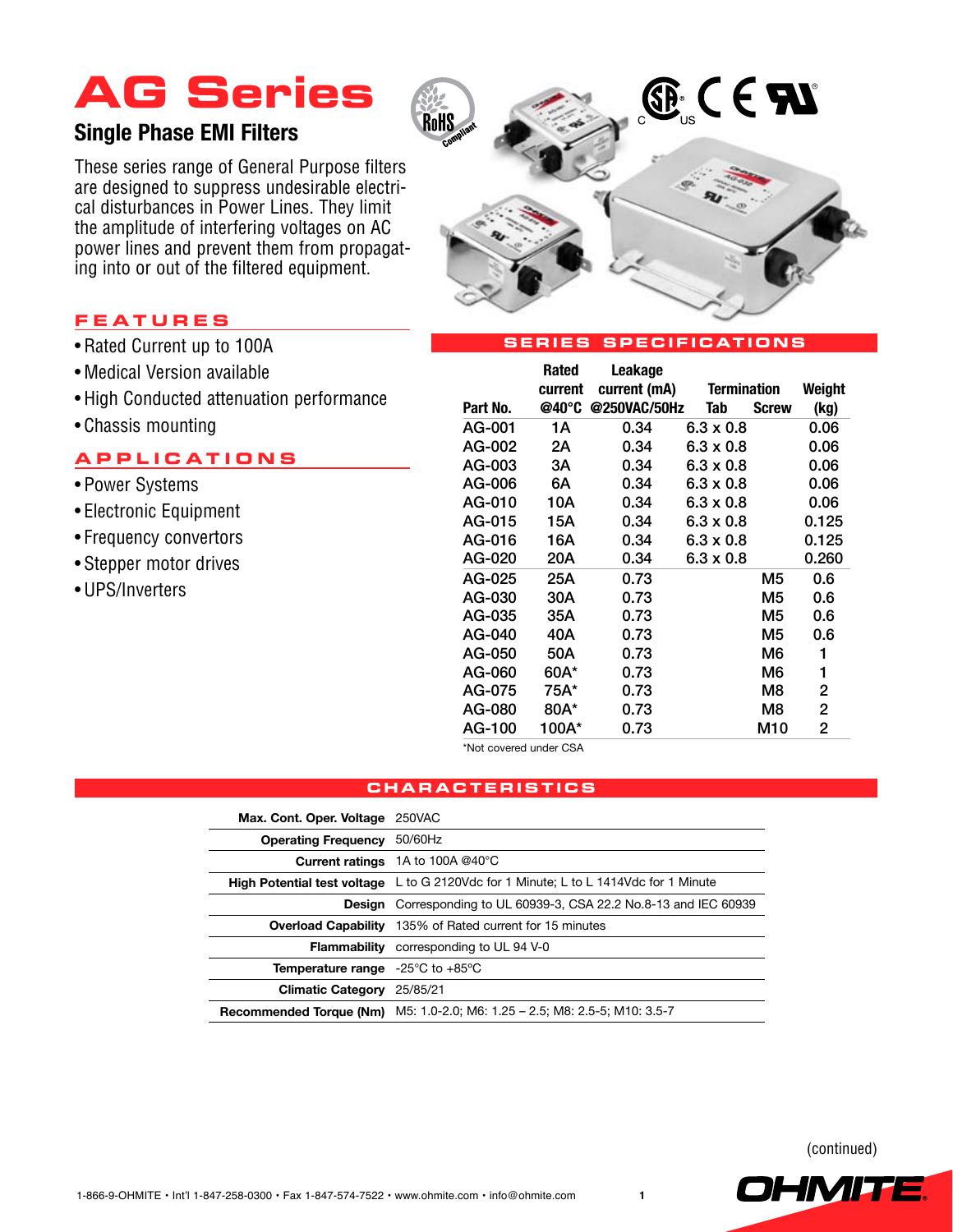# **AG Series**

## **Single Phase EMI Filters**

**CIRCUIT DIAGRAM** 



#### **i n s ertion lo ss**